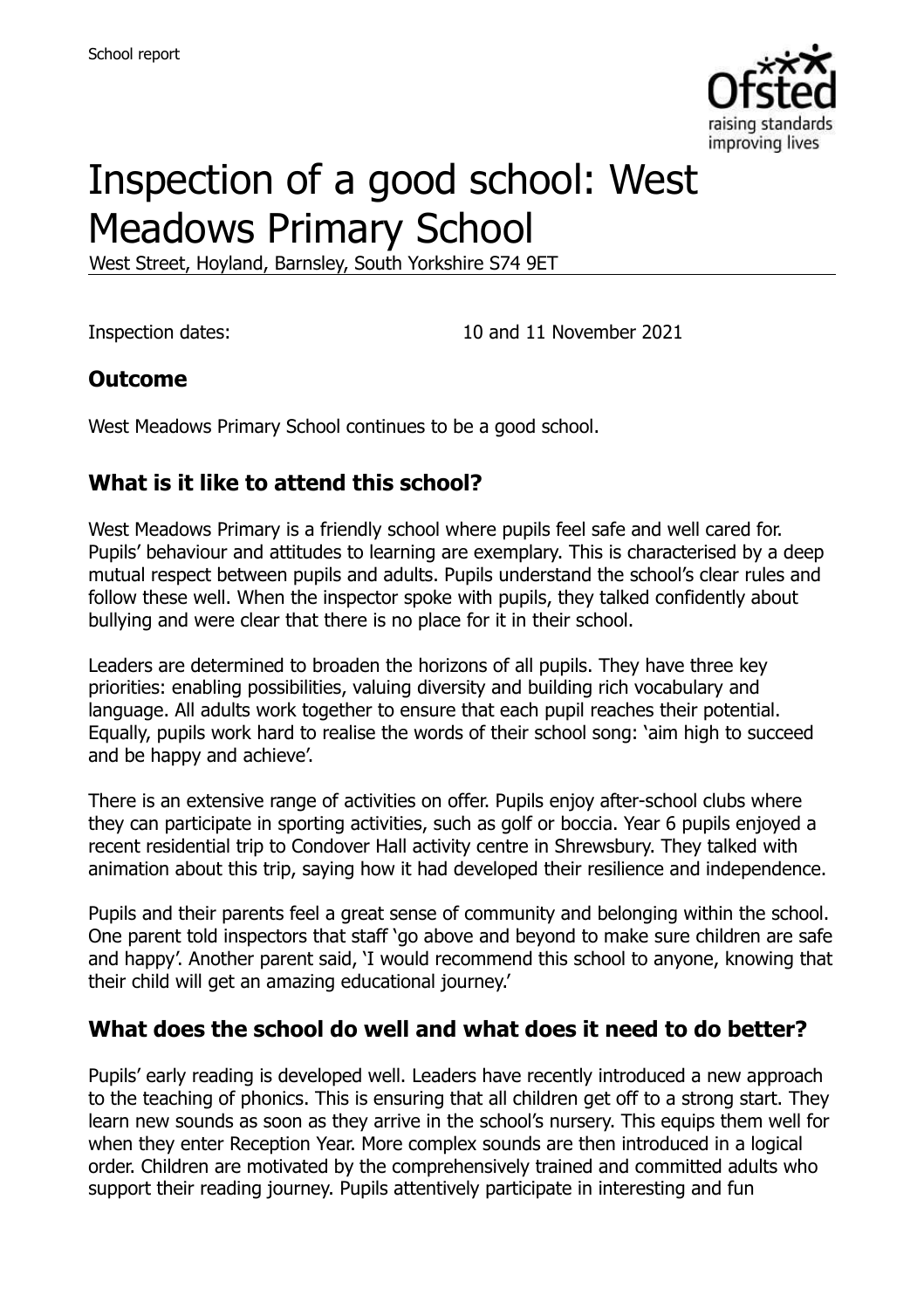

activities. Staff carefully select reading books to ensure that children and pupils can practise the sounds that they learn in class. Leaders invite parents and carers to informative reading workshops which help pupils build their reading skills further at home.

Leaders have carefully considered the structure and content of the curriculum. Teachers' plans for subjects such as mathematics, science and history identify the important knowledge and skills that pupils should retain. Content is taught in a logical order. Teachers creatively check what pupils know at the start of each lesson. They then use 'exit tickets' to enable pupils to reflect on their learning. This information is then used to plan future learning. Each lesson is purposeful, and pupils build knowledge effectively through well-designed lessons. In mathematics, leaders acknowledge that improvements need to be made to ensure that the curriculum is ambitious for all pupils.

Pupils demonstrate their knowledge at the end of each unit through carefully considered assessment pieces. For example, in history, pupils show what they know and remember about 'Traders and Raiders'. They do this by considering what a day in the life of a Viking warrior might look like. Leaders have identified that pupils are not always sure which subject they are learning. This is because learning in subjects such as history and geography is termed as 'topic'; it is not subject specific. Leaders intend to clearly define this learning so that pupils will know when they are being historians or geographers.

From an early age, children become confident learners. Quickly, they learn to concentrate well. Pupils in the school's foundation stage focus independently on tasks. They are inspired by the conversations they hold with the talented adults in this unit. Children interacted with great interest when the inspector joined their explorative play using a range of containers in the 'sea creature' themed water tray.

Pupils with special educational needs and/or disabilities get the help that they need. Staff are sensitive, caring and want the best for every pupil.

The local governing body and leaders from the multi-academy trust support the school well. Staff welcome the training they have received. Effective teamwork between staff is a strength of the school. Adults communicate well with each other. They are consistent in their approach. They are happy to work flexibly to best meet the needs of pupils in their care. They praise the headteacher for her care in assuring their well-being.

In discussion with the headteacher, the inspector agreed that developing consistency in the delivery of mathematics to achieve ambitious end points and the development of the wider curriculum may usefully serve as a focus for the next inspection.

# **Safeguarding**

The arrangements for safeguarding are effective.

There is a strong culture of safeguarding within the school. The experienced well-being and safeguarding team ensure that staff are well trained in all aspects of keeping children safe. All staff know what to do when they have a concern about a pupil. The designated safeguarding leads are effective in pursuing concerns and in ensuring that pupils receive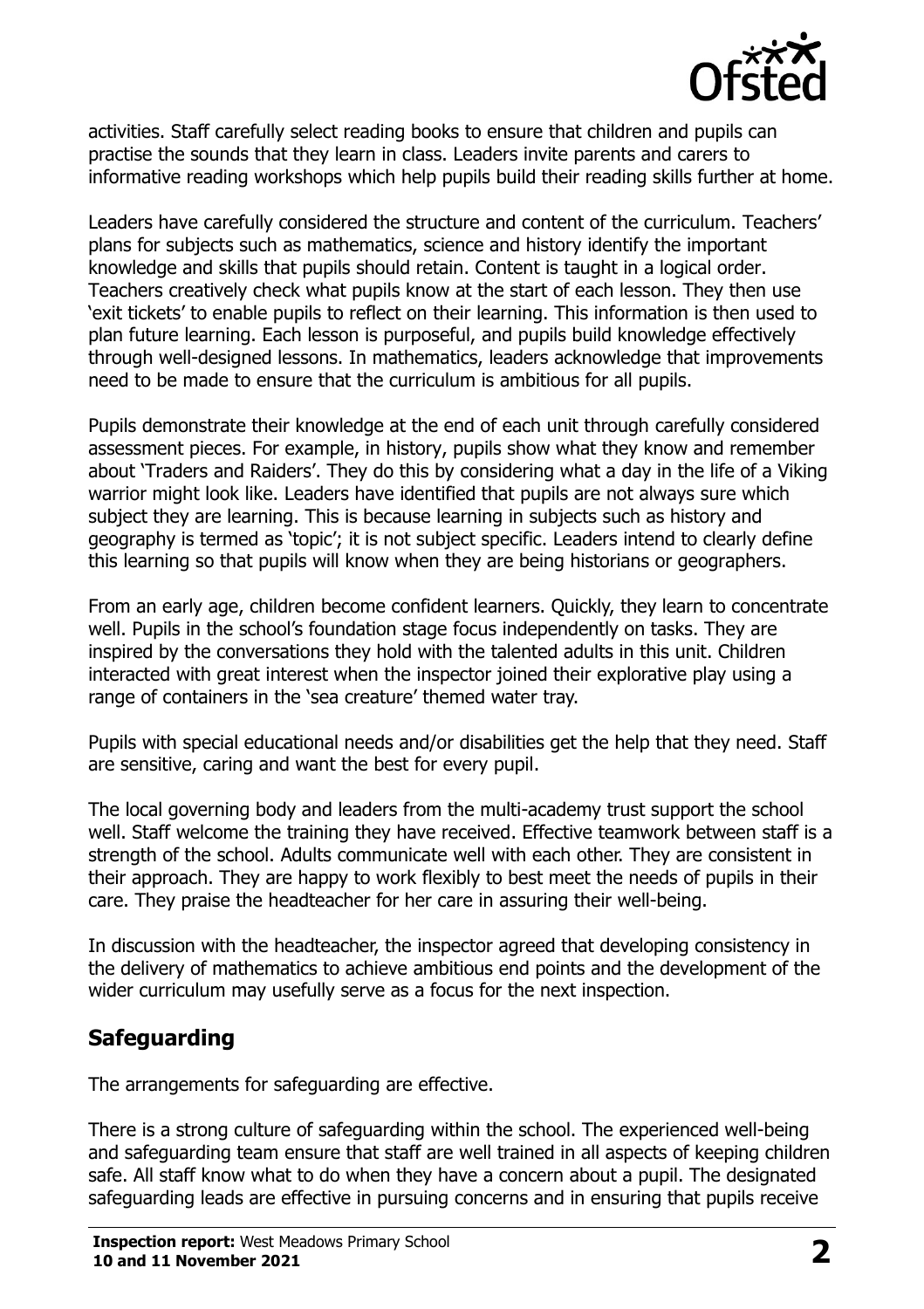

the help they need. Staff understand the importance of promoting pupils' well-being and mental health, and this is comprehensively taught within the school's curriculum.

Pupils told the inspector that they feel safe. Pupils have a good understanding of how to spot potential dangers and stay safe online.

# **What does the school need to do to improve?**

# **(Information for the school and appropriate authority)**

- $\blacksquare$  Pupils are not always clear about the disciplinary subjects being studied. This then hinders pupils' developing knowledge and skills in specific areas, such as history or geography.
- Curriculum planning is not ambitious enough in mathematics. Some pupils say that they want mathematics to be harder. Some pupils do not achieve as well as they should in mathematics. Leaders should ensure that curriculum plans are ambitious and that teachers have the knowledge and ability to deliver these plans effectively.

# **Background**

When we have judged a school to be good, we will then normally go into the school about once every four years to confirm that the school remains good. This is called a section 8 inspection of a good or outstanding school, because it is carried out under section 8 of the Education Act 2005. We do not give graded judgements on a section 8 inspection. However, if we find evidence that a school would now receive a higher or lower grade, then the next inspection will be a section 5 inspection. Usually this is within one to two years of the date of the section 8 inspection. If we have serious concerns about safeguarding, behaviour or the quality of education, we will deem the section 8 inspection as a section 5 inspection immediately.

This is the second section 8 inspection since we judged the predecessor school, West Meadows Primary School, to be good in January 2011.

# **How can I feed back my views?**

You can use [Ofsted Parent View](https://parentview.ofsted.gov.uk/) to give Ofsted your opinion on your child's school, or to find out what other parents and carers think. We use information from Ofsted Parent View when deciding which schools to inspect, when to inspect them and as part of their inspection.

The Department for Education has further quidance on how to complain about a school.

If you are the school and you are not happy with the inspection or the report, you can [complain to Ofsted.](https://www.gov.uk/complain-ofsted-report)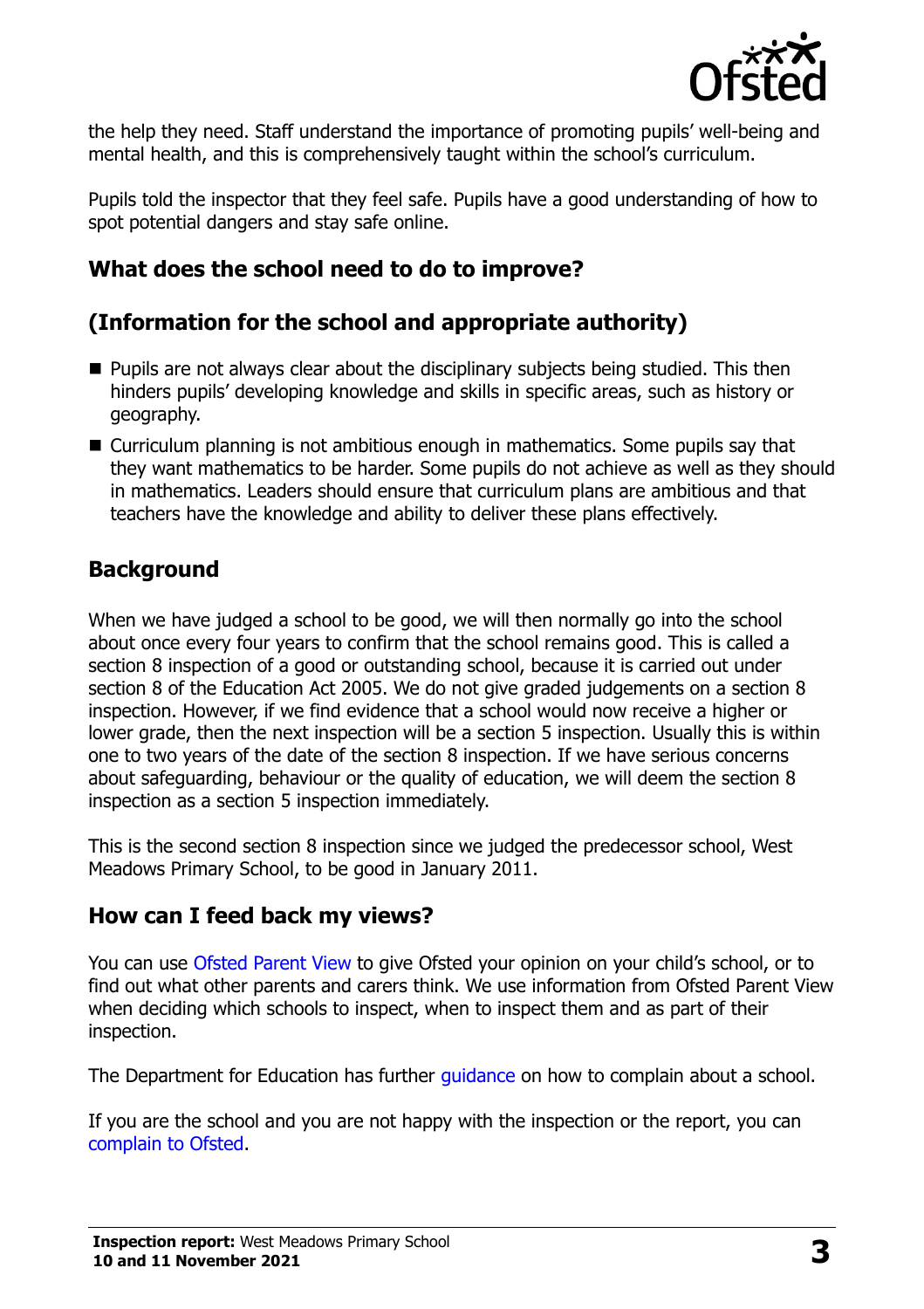

# **Further information**

You can search for [published performance information](http://www.compare-school-performance.service.gov.uk/) about the school.

In the report, '[disadvantaged pupils](http://www.gov.uk/guidance/pupil-premium-information-for-schools-and-alternative-provision-settings)' refers to those pupils who attract government pupil premium funding: pupils claiming free school meals at any point in the last six years and pupils in care or who left care through adoption or another formal route.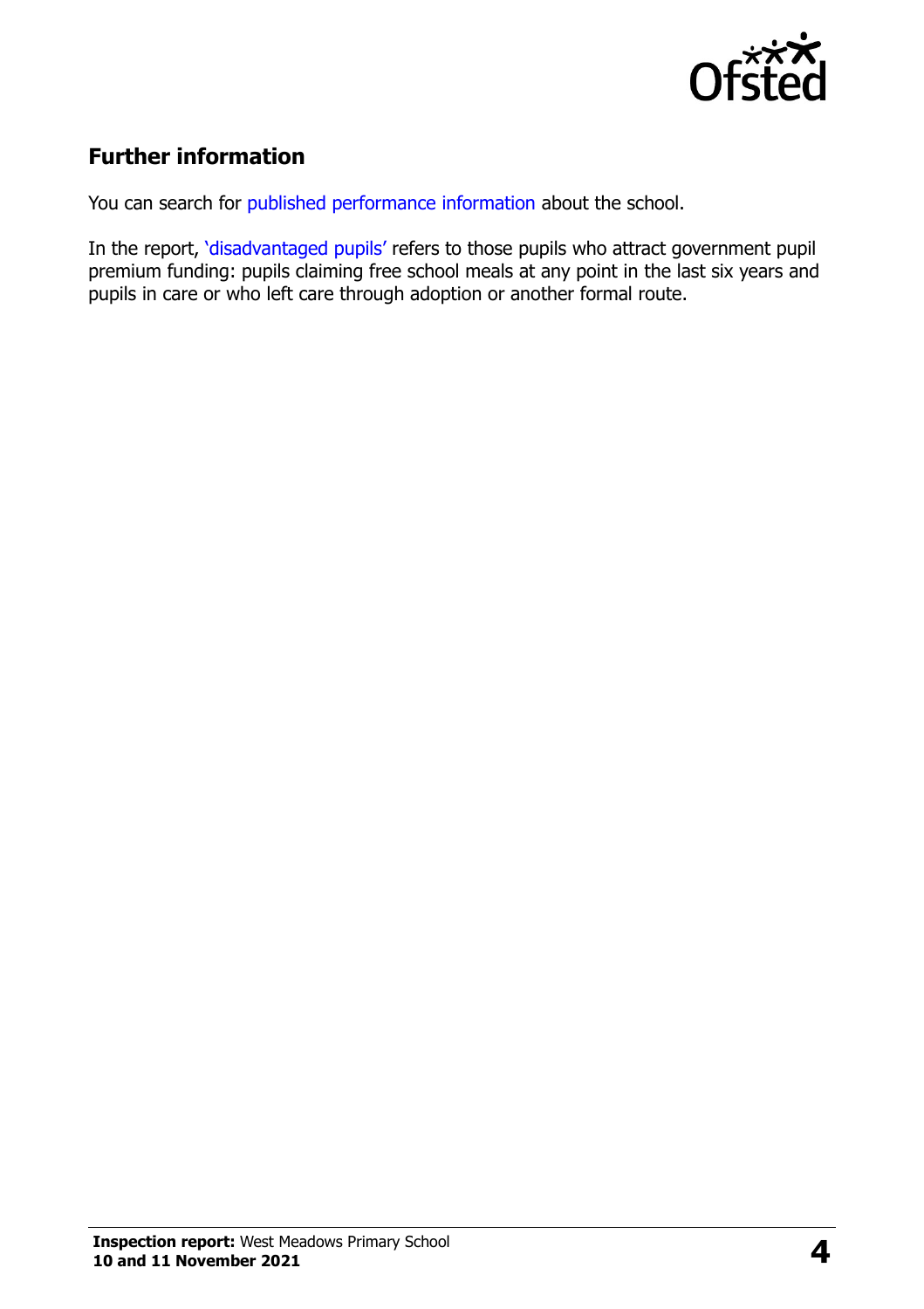

# **School details**

| Unique reference number             | 140460                                                              |
|-------------------------------------|---------------------------------------------------------------------|
| <b>Local authority</b>              | <b>Barnsley</b>                                                     |
| <b>Inspection number</b>            | 10200161                                                            |
| <b>Type of school</b>               | Primary                                                             |
| <b>School category</b>              | Academy converter                                                   |
| Age range of pupils                 | 3 to 11                                                             |
| <b>Gender of pupils</b>             | Mixed                                                               |
| Number of pupils on the school roll | 235                                                                 |
| <b>Appropriate authority</b>        | Board of trustees                                                   |
| <b>Chair of trust</b>               | <b>Sharon Cook</b>                                                  |
| <b>Headteacher</b>                  | Rebecca Marsh                                                       |
| Website                             | www.westmeadows.org.uk                                              |
| Date of previous inspection         | 5 October 2016, under section 8 of the<br><b>Education Act 2005</b> |

# **Information about this school**

- This school is a member of St Mary's Academy Trust.
- The headteacher took up her role in September 2021.
- This school does not use alternative provision.

# **Information about this inspection**

- This was the first routine inspection the school received since the COVID-19 pandemic began. The inspector discussed the impact of the pandemic with school leaders and has taken that into account in his evaluation.
- The inspector carried out deep dives in the following subjects: reading, mathematics and history. In each subject, the inspector met with subject leaders, visited lessons, talked to pupils and teachers and looked at pupils' work. In reading, the inspector also listened to pupils read to familiar adults.
- The inspector met with the headteacher, the deputy headteacher, the special educational needs coordinator, the pastoral team, subject leaders, groups of teachers and support staff, the chair and members of the local governing body.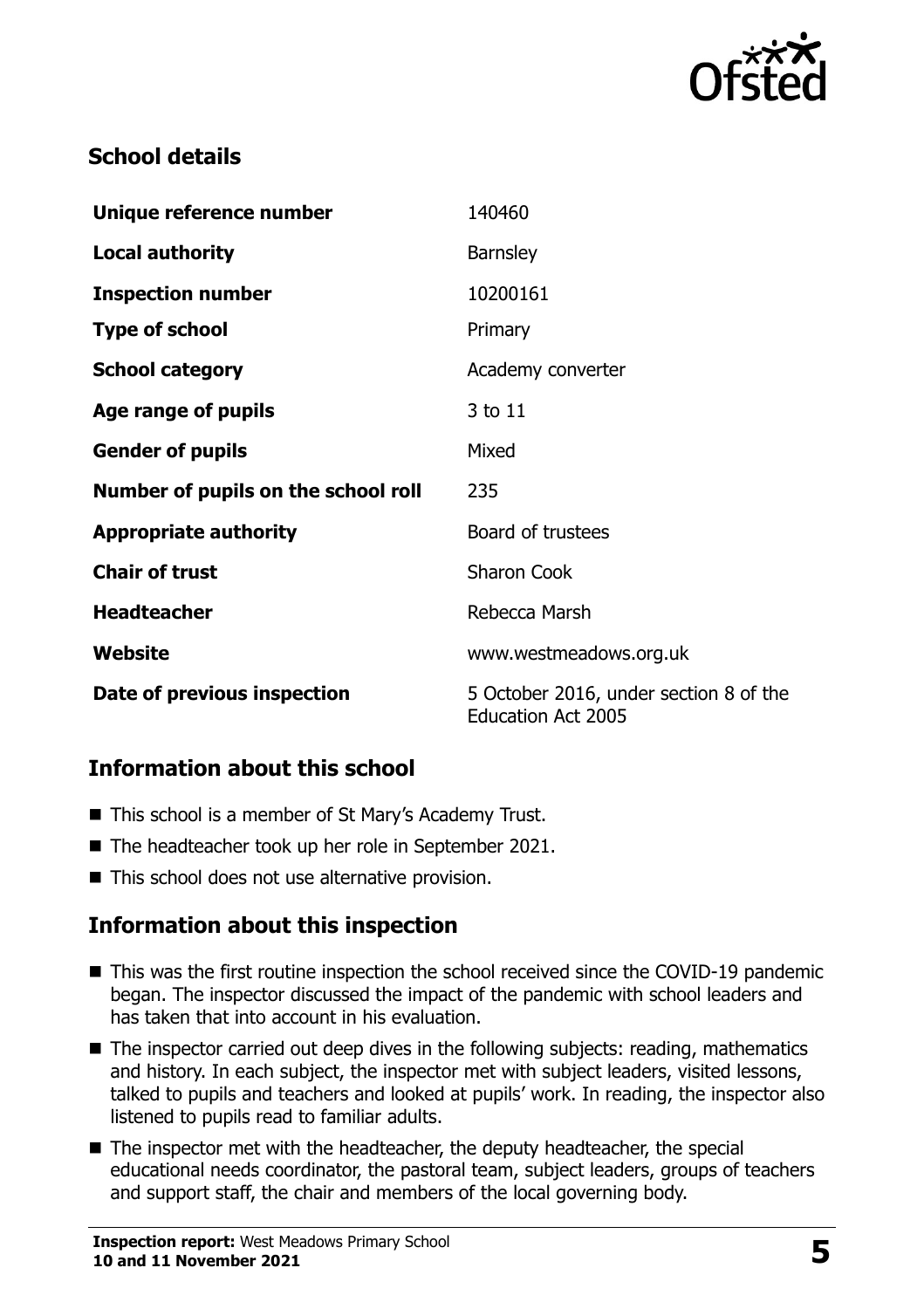

- The inspector met with the chief executive officer, the deputy chief executive officer and the chair of the trust board of St. Mary's Academy Trust.
- The inspector reviewed safeguarding records, including the central record of recruitment checks on staff.
- The inspector considered the views of parents who responded to Ofsted's parents' questionnaire, Parent View.
- The inspector considered the views of staff from conversations and took account of the responses to Ofsted's survey for staff.
- The inspector spoke with pupils formally and informally about their day-to-day experiences at the school. The responses from pupils who completed Ofsted's pupils' survey were considered.

#### **Inspection team**

Marcus Newby, lead inspector Her Majesty's Inspector